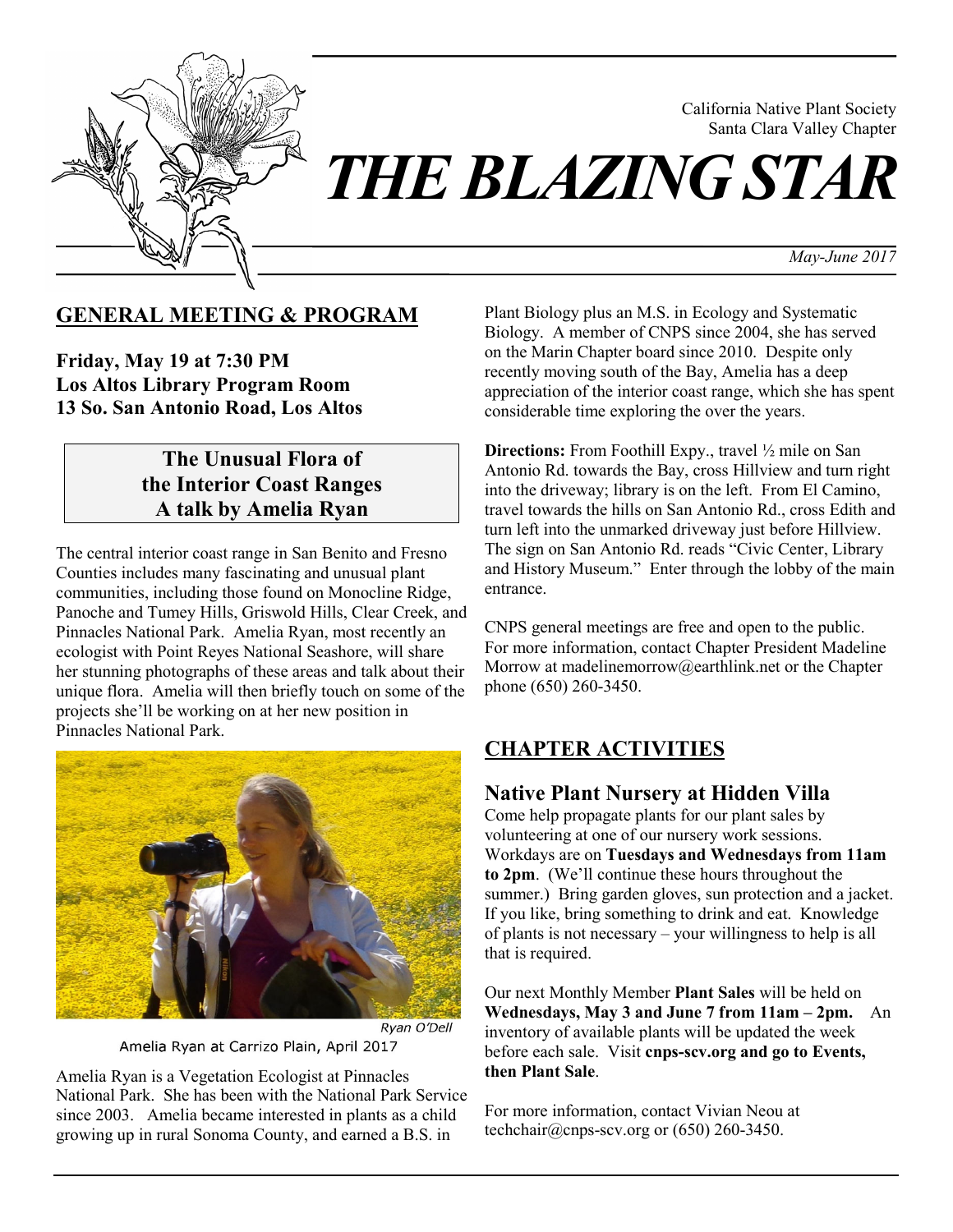2 www.cnps-scv.org (650) 260-3450 *May-June 2017*

**Directions:** Hidden Villa is located on Moody Road west of Foothill College. From Hwy. 280 in Los Altos Hills, take the Moody Road exit and head west. Two miles west of Foothill College, look for the Hidden Villa sign and driveway on the left. Proceed over the bridge and park in the Dana Center parking lot to your right. Continue walking a short distance on that road and you will see the Jean and David Struthers Native Plant Nursery ahead of you, just past the Dana Center building. Parking is free while volunteering or attending a Member Sale.

#### **Gardening with Natives**

Gardening with Natives (GWN), a special interest group within the Chapter, includes beginning and seasoned native plant gardeners, along with landscape architects and designers. GWN offers over 35 free talks throughout the year at public libraries in San Mateo and Santa Clara counties. For more information, visit **www.cnpsscv.org/gwn**.

These programs are made possible by co-sponsoring libraries and volunteers who help with program logistics. If you would like to help organize similar programming at a library near you, contact sdosaka@sustainablelandscape.com.

**Attracting Native Bees to the Native Garden a talk by John Kehoe** 

#### **Thu., May 11, 7-8:30 PM, Mountain View Library, 585 Franklin St, Mountain View (650) 903-6337**

We all know about the European honeybee, but what about the native bees that live here in the Santa Clara Valley? These local insects help pollinate our ornamental and edible plants! Once you know what to look for, you'll see over a dozen bee species that live in our urban setting—especially among locally growing native plants. Find out how planting even a few select natives can enrich your garden and attract even more native (and honey) bees.

**John Kehoe** is a longtime member of CNPS as well as the Xerces Society. He is a regular volunteer at

Ulistac as well as at various CNPS functions, and is passionate about the natural world. His research interests



Male "long-horned" digger bee on a qumplant flower

include studying native bees and their relationships with native plants. He shares these interests by way of his photography on Flickr, CalPhotos at UC Berkeley, and Bumble Bee Watch.

John's book, *Santa Clara Valley Bees (Abridged Edition)*, is available for free download (for iOS devices) on iTunes. The book includes images of many native bees local to our area, along with narratives and tips on bee photography. Learn more at **apple.co/2oa2m06**.

#### **Native Plant All-Stars, a talk by Rebecca Schoenenberger**

**Mon., May 15, 2017, 7-8:30PM, Morgan Hill Library, 660 West Main Ave., Morgan Hill (408) 779-3196**  Did you know that the horticultural staff of the UC Davis Arboretum have identified 100 tough, reliable plants that have been tested in the Arboretum, are easy to grow, don't need a lot of water, have few problems with pests or diseases, and have outstanding qualities in the garden? Many of them are California native plants and support native birds and insects. Our speaker will discuss these "All-Star" native plants and describe their care and growing conditions.

**Rebecca Schoenberger** is the owner of the landscape company California Nativescapes and has a diverse background in sustainability and natural systems. With an Associate of Science in Park Management and a Bachelor of Science in Environmental Studies, she has an extensive

> knowledge of native plants, including selecting which plants will thrive in specific locations. Rebecca is also a Santa Clara County Master Gardener.

> > **Native Plant Garden Maintenance a talk by Frank Niccoli**

**Thu., May 18, 6:30-8:00 PM, Pacifica Sanchez Library, 1111 Terra Nova Blvd., Pacifica (650) 359-3397** California native and other droughttolerant Mediterranean plants have a unique timeframe for garden maintenance. While other plants require a lot of care in the spring after winter dormancy, our native plants require care

during different times of the year, depending on their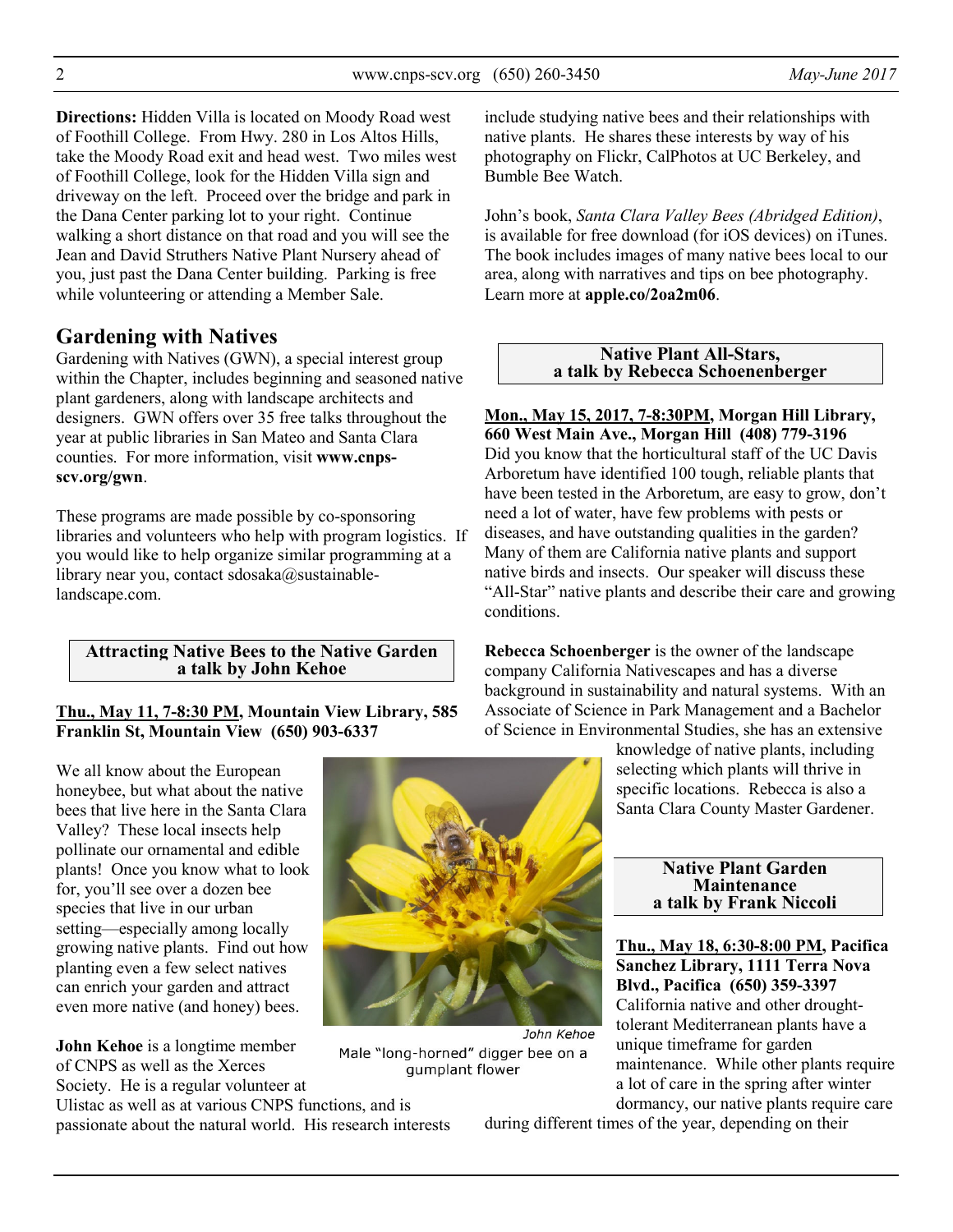growth. Find out the best time to prune, plant, and water your native plants.

**Frank Niccoli** has been a gardener for over 50 years and is the past president of the founding chapter of the California Landscape Contractors Association. He was voted Member of the Year by his peers in 2001 and 2004. He has written the curriculum for and teaches numerous horticulture classes at Foothill College.

#### **Colorful Native Perennials and Groundcovers for the Garden a talk by Stephanie Morris**

#### **Tuesday, May 23, 7-8:30PM, Saratoga Library, 13650 Saratoga Ave., Saratoga (408) 867-6126**

Native perennials and groundcover provide those splashes of color that we so appreciate in the garden. Most of these plants need very little care besides some deadheading, pruning and watering. After 20 years of designing with California native plants, the speaker has developed a list of favorite colorful, low care plants. Come and see how to make your garden buzz with interest!

**Stephanie Morris** has worked in the field of landscape architecture for 21 years and specializes in ecologicallyoriented residential design. She enjoys creating landscapes that reduce water use, require less maintenance, and provide a connection to the natural world. In addition to tending her own California native garden in the Bay Area, she appreciates collaborating with other native plant gardeners and design professionals, in order to further everyone's knowledge.

#### **Design-It-Yourself Native Garden a talk by Deva Luna**

#### **Tue., June 6, 7-8:30PM, Portola Valley Town Center, 765 Portola Road, Portola Valley (650) 851-1701**

You are finally ready to remove your lawn in order to save water, lower your maintenance time, and create habitat. But you want to create the design yourself. Come to this talk, and learn the principles of garden design. See an example of a design from start to finish. Learn about free online designs that you can download and modify. And get ready to put pencil to paper!

**Deva Luna** is a sustainable and **Bay-Friendly certified** landscape designer who has been teaching and speaking about horticulture for over 20 years. She has a degree in "Plants and Art" from U.C. Davis and works for EarthCare Landscaping (**www.earthcareland.com**) in Cupertino.

#### **Creating a Bee-Friendly Garden a talk by Christopher Jadallah**

#### **Mon., June 12, 6:30-8:00PM, Pacifica Sanchez Library, 1111 Terra Nova Blvd., Pacifica, (650) 359-3397**

Come hear about the abundant benefits of native bee habitat gardening! Learn about the biology and ecology of bees and their important role in our ecosystems. See some of the most common bees found in urban areas and learn how gardeners can use California native plants to attract these valuable pollinators to their own gardens.

**Chris Jadallah** is a researcher at the UC Berkeley Urban Bee Lab. The Lab's mission is to protect and restore native bees by furthering the understanding of the relationships between bees, flowers, and people. Chris works on several of the Lab's research projects in urban and agricultural sites around the stateand also participates in outreach. He recently earned a B.S. in Conservation and Resource Studies from UC Berkeley and has a background in ecology and environmental education. Also look for the Lab's book, *California Bees & Blooms: A Guide for Gardeners and Naturalists*, available at your local library.

#### **Easy-to-Grow Native Plants, a talk by Nancy McClenny**

#### **Wednesday, June 28, 7-8:30PM, Campbell Library, 77 Harrison Ave., Campbell (408) 866-1991**

Are you new to growing drought-tolerant native plants? Do you want to include them in your garden for beauty, habitat and sustainability, but don't know where to begin? Come to this talk and learn about the many easy-to-grow native trees, shrubs, perennials, and annuals for the home garden. Include these in your garden this fall for low-water use next summer!

Nancy McClenny has exchanged growing bacteria and fungi in Petri dishes for exploring the science, beauty, and survival strategies of California native plants. After taking courses in California native flora from Foothill and Merritt Colleges, and having volunteer experiences with CNPS, Gamble Garden, the East Bay's Regional Parks Botanic Garden and Acterra, Nancy delights in digging in the dirt and sharing her garden experiences with others. Her Palo Alto garden has appeared on the Going Native Garden Tour for three years.

### **Keying with Natives**

Join us as we learn and practice methods of identifying the native plants of our region (aka keying). From beginners to more advanced, there are challenges for all. Bring in plant samples if you have some or just come and work with the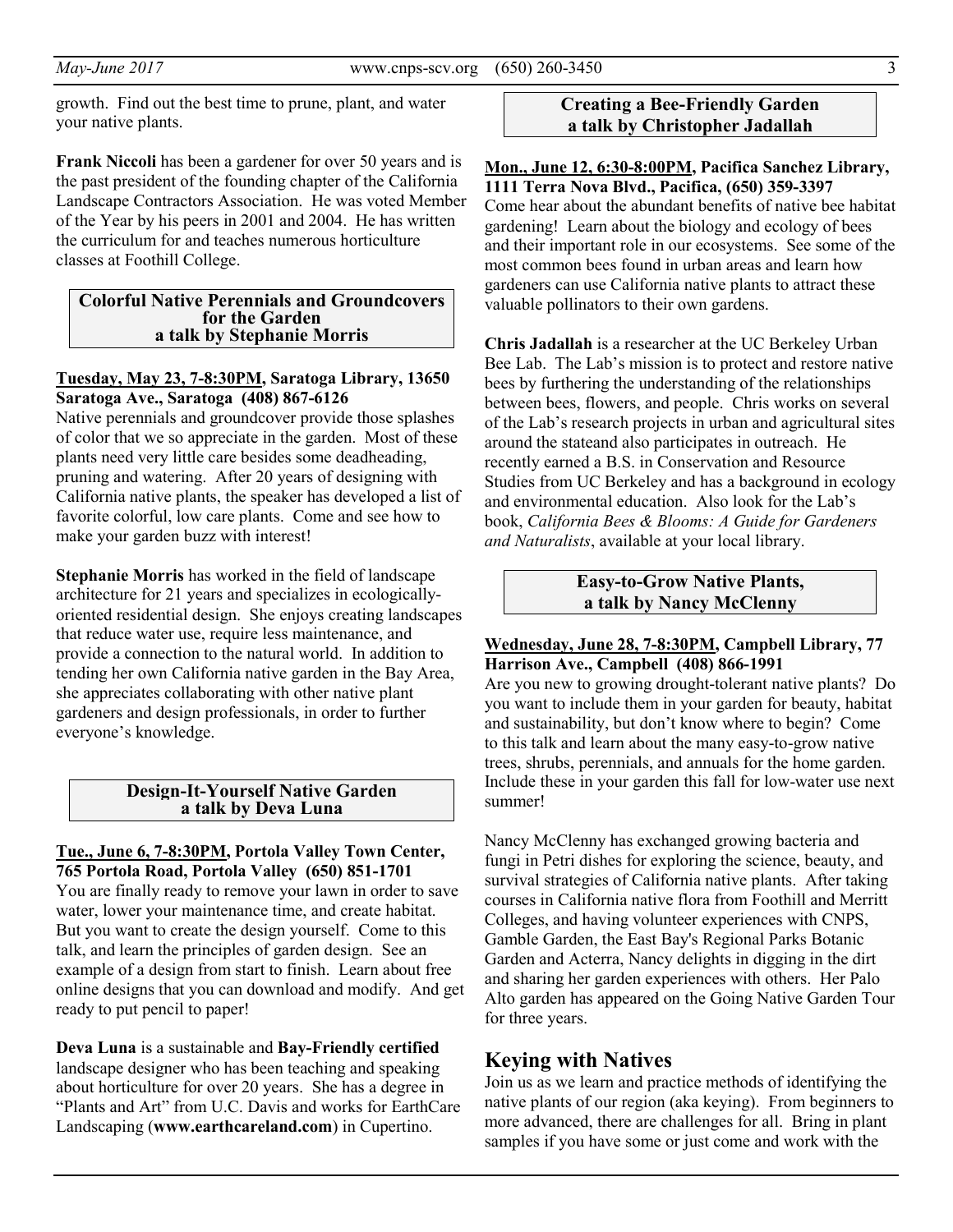4 www.cnps-scv.org (650) 260-3450 *May-June 2017*

materials provided. We discuss the various plant books and practice keying with them. Microscopes are also available. The upcoming dates are **Fridays**, **May 26 and June 30, from 6:30 - 8:30pm**. We meet at the Peninsula Conservation Center (PCC), 3921 E. Bayshore Road in Palo Alto. For more information, please contact Joe Cernac at joecernac@sbcglobal.net or (408) 292-5465.

**Directions to the PCC:** From Hwy. 101 take the San Antonio Rd. exit and head north. Take your next left onto East Bayshore, which will curve left then right. Take your

next right onto Corporation Way. Your next left is the entrance to the PCC parking lot. The meeting rooms are on the first floor.

# **CONSERVATION CORNER**

# **Conservation Committee**

Our Chapter's conservation committee meets on the **first Thursday** of the month. The next meetings will be on **Thursdays, May 4 and June 1 at 7pm**

at the PCC in Palo Alto. Please join us in our important work! For questions, comments or concerns, please contact Conservation Chair Linda Ruthruff at ldrruff@hotmail.com. For **directions** to the PCC, please

see the previous Keying with Natives article.

# **Rare Plant Hotspots in San Mateo and Santa Clara Counties**

*By Elan Alford, Rare Plants Chair, San Mateo County*

*To see the full-length version of this article, with links to the original PDFs which you may enlarge for detail, please*  visit the Chapter website's rare plants page, at **www.cnpsscv.org/index.php/conservation/rare-plants***.* 

The state-level CNPS Important Plant Areas (IPA) Initiative is identifying conservation priority areas. It is covered in the 2015-2016 Conservation report available on the state CNPS website. The goal is to create a statewide database and comprehensive map of the most important plant conservation targets. It seems that the idea germinated at the state level after the East Bay Chapter

produced their publication, *Guidebook to the Botanical Priority Protection Areas* by Heath Bartosh, Lech Naumovich, and Laura Baker.

I used California Natural Diversity Database (**CNDDB**) Rarefind records and analyzed this data to create rare plant hotspot maps for our Chapter counties. The CNDDB is a natural heritage program and state rare plant inventory, administered by the California Department of Fish and Wildlife. The map I created shows the areas with the highest data point density. Map data can inform us on

where conservation efforts can be focused. My hope is that this initial analysis helps to raise interest in rare plants and can aid state CNPS goals.

On the maps there are three California Floristic Province subregions represented in the two counties: Central Coast, San Francisco Bay, and Inner Coast Range. Ultramafic geologic areas are shown because these are areas likely to support serpentine

vegetation, with serpentine endemic species and plant assemblages. Areas of permanently protected lands are provided from the Greenbelt Alliance's 2017 report and data in *At Risk: The Bay Area Greenbelt*. The protected areas include lands such as parks, open space, and preserves. Many hotspots are identified in permanently protected lands.

Why are the hotspots located in these places of the county? My first impression was that the two counties hold many hotspots and the highest density of rare plant records appear centered on areas of ultramafic geology. The maps also suggest to me that accessibility may also be a factor. Because the rare plant data must be observed, someone must be able to get to the places to record the data. For example, the Highway 1 corridor in San Mateo County and the Highway 130 corridor in Santa Clara County both have hotspots along these roads, yet neighboring regions with fewer roads do not have hotspots.

For information on public parks in which you may find rare plants, I recommend that you consult Toni Corelli's

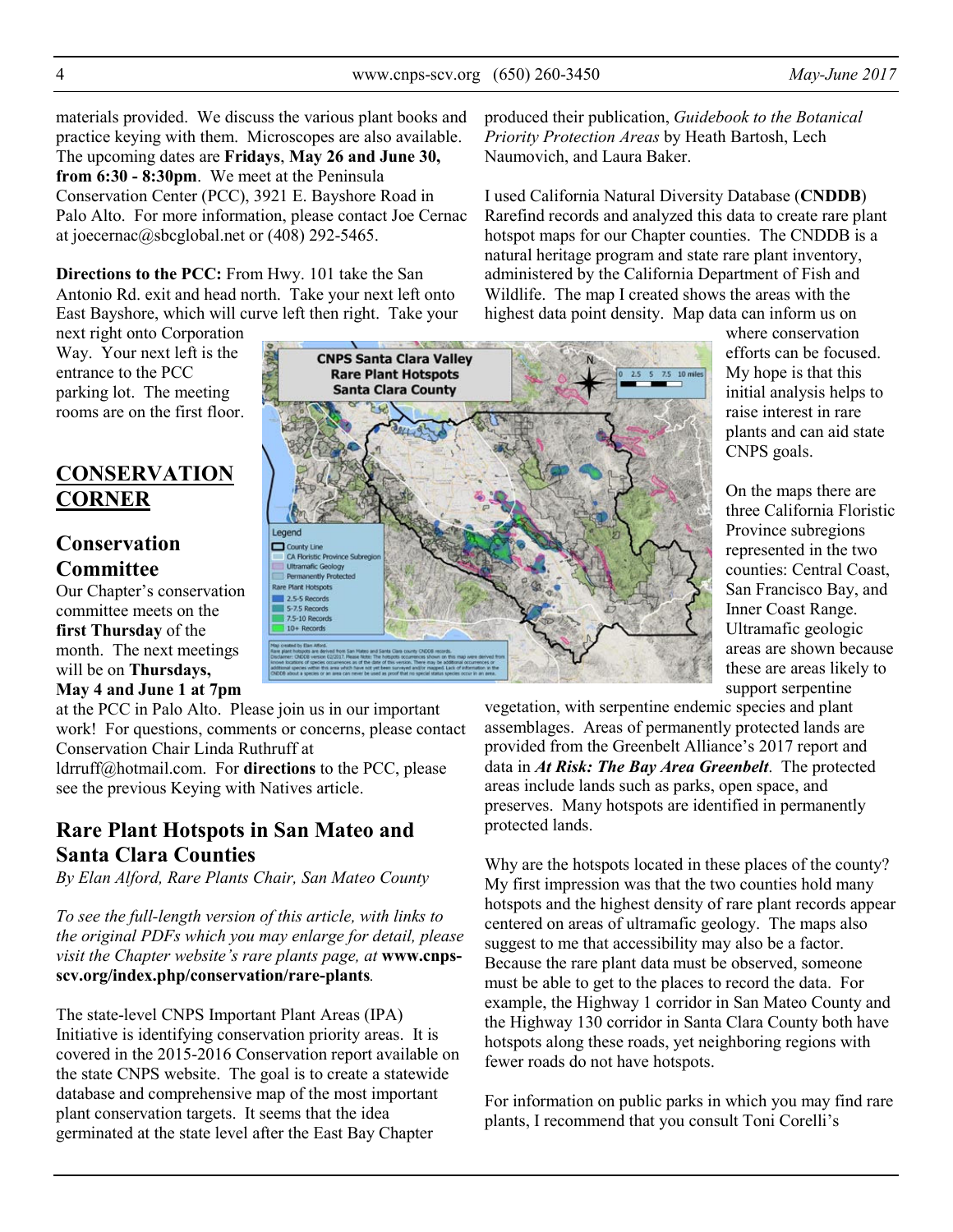Some places I can recommend as a best bet to find rare plants, based on accessibility and proximity to trails, are Pomponio State Beach for coastal marsh milkvetch (*Astragalus pycnostachyus* var. *pycnostachyus*); Anderson Lake County Park for coyote ceanothus (*Ceanothus ferrisiae*); Santa Teresa County Park for smooth lessingia (*Lessingia micradenia* var. *glabrata*), Mt. Hamilton fountain thistle (*Cirsium fontinale* var. *campylon*), and Santa Clara Valley dudleya (*Dudleya abramsii* ssp.

*setchellii*); Edgewood Natural Preserve for fragrant fritillary (*Fritillaria liliacea*); and Water Dog Lake Park for Western leatherwood (*Dirca occidentalis*).

There are amazing resources in our Chapter, and it can be quite easy to get out and see a rare plant. A good bet would be visiting a park in one of the hotspots. Or, if you want to get out and discover something new, there are several areas where we have little data. Consider joining in on the exploration efforts in the Chapter's Rare Plant program.

For more information on this project please contact Elan at elan.reine@gmail.com.



We offer MORE weeding opportunities at Edgewood Park during our year round **Friday 9am** sessions. For more information please visit **www.friendsofedgewood.org/ habitat-restoration** on Wednesday of each week or phone Paul Heiple at (650) 854-7125.

# **Alum Rock Park Volunteers**

Come help us weed out invasive plants at this natural gem of San Jose. Our habitat restoration efforts allow the native plants to "come to light."

> We have weeding sessions **every Monday morning** and an **Inspiration Point Walk-and-Weed Day the third Saturday morning** of each month. Please visit the Yahoo Group "Alum Rock Park Volunteers" to check the schedules. The group introduction lists what to bring and gives directions to the meeting places.

> Recently, there has been a tremendous amount of damage to the trails and roads in Alum Rock Park due to mudslides. As a result the park was closed to the public in March, but is now open. The Visitor's Center is red-tagged due to slide material up against the building, but YSI is currently intact.

The good news is that we can get

# **CHAPTER SERVICE OUTINGS**

#### **Wednesday Edgewood Restoration**

Help restore habitat at Edgewood Park, known for fabulous wildflowers and amazing diversity near Redwood City. We pull weeds so native plants have plenty of room to flourish. No experience is required. Sturdy gloves are recommended; you might also want to bring sunscreen, water, a hat, layered clothing and wear long sleeves/pants.

Our **5:30pm Wednesday sessions** continue until the end of Daylight Savings Time. For more information please visit **eww.cnps-scv.org** or call Wednesday leader Ken Himes at (650) 591-8560.

**Friday Edgewood Restoration** 

into the park to continue restoration work. In spite of the weather, **workdays continue on Mondays and third Saturdays**. More volunteers are coming to the park to work because of their concern for the condition of the park. One of the volunteer groups who came to help clean up was from the Park Management program of West Valley College. Project lead Stephen Rosenthal even helped clean up poison oak plants from mudslide debris!

Stephen has found an excellent method to seed areas that are difficult to access. His method is to form a ball of wet soil and an erosion control seed mixture, then use a slingshot to "plant" the soil/seed ball in the difficult to access area. Doing this prevents erosion that would result from walking on steep barren slopes. This erosion control seed mixture, supplied by the City of San Jose, is composed of California brome, blue wildrye, three weeks fescue and tomcat clover.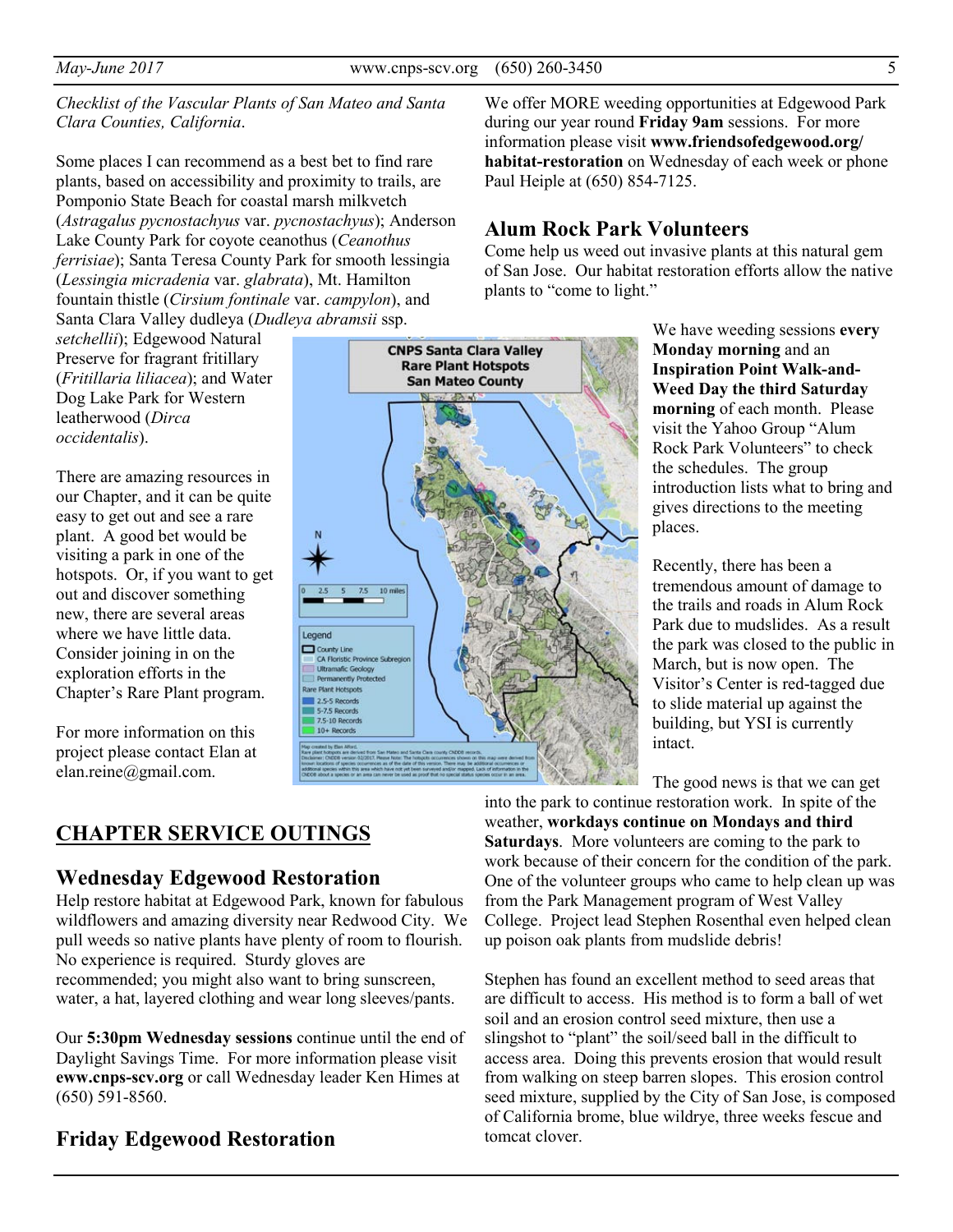For more information, contact Stephen at sailinsteve $\omega$ sbcglobal.net or the Chapter phone at (650) 260-3450.

# **Lake Cunningham Native Garden**

The California Native Garden project in Lake Cunningham Regional Park aims to control invasive plants in a 1.5-acre area and beautify it with California native wildflowers, perennials, shrubs and trees. The project also aims to create a sustainable, low-maintenance landscape, encourage community participation and ownership, and to create habitat for birds and wildlife.

We are focusing on invasive control through mulching and weeding, with the help of volunteers from the neighborhood, local high schools and community groups such as Silicon Valley Volunteers. Workdays are every **Saturday and Sunday, 9am to noon**. If you enjoy physical activity and being outdoors with a view of the lake, the garden and wildlife, please join us!

Volunteers are welcome by appointment. To sign up, visit **lakecunninghamnativegarden.org/volunteer**. The park is located at 2305 S. White Road in San Jose. For **directions**, visit

**lakecunninghamnativegarden.org/directions**.

# **CHAPTER FIELD TRIPS**

Chapter field trips are free and generally open to the public. They are oriented to conservation, protection and enjoyment of California native plants and wildlife, and we adhere to all rules and guidelines for the lands on which we are visiting.

**In our region it is very important to be prepared for hiking on rugged and steep terrain, wide temperature ranges and rapidly changing conditions at any time of year. All participants should wear sturdy footwear and carry sufficient water, sun protection, food, clothing layers, personal first aid and other supplies you may need. If you have any questions about your ability to participate in a particular field trip, please contact the trip leader in advance.** 

# **Sat May 6 10am – 1:30pm Grass Walk at Edgewood Park (Redwood City)**

Come see (and identify!) our native grasses at Edgewood Natural Preserve, well known for its unique and beautiful plants and its great plant diversity. Join botanist Sally Casey and co-leader Alf Fengler on this easy walk. Pack

water, lunch, comfortable walking shoes and an interest in grasses.

If you have a hand lens, please bring it with you, since many important grass features are quite small. Also, if available, bring the new *Field Guide to the Grasses of California* by James P. Smith, Jr. which we will use for identification to species.

The hike distance will be about 2 miles with gentle slopes. We will stop for lunch near the highest point of the trip.

This trip is limited to 18 people, as the trails are quite narrow. For more information or to **reserve your spot** and get directions, contact Alf Fengler at afengler@acm.org or (650) 345-7045.



Away field trip attendees posing in front of Blue Oak Ranch community center, before heading out on the day's hike, April 2017. *Photo: Zac Harlow, Director of BORR*

### **May 7-13 Sun - Sat Joshua Tree Camping**

Join us for one last look at the 2017 super-bloom at the higher elevations of Joshua Tree National Park. Trip leaders Joe Cernac and Ken Himes will botanize from the La Panza Range in central San Luis Obispo County (and possibly through the Carrizo Plain) to Mt. Pinos, eastern Antelope Valley to the Poppy Preserve, and finally Joshua Tree National Park. We will car camp at various locations along our way. This itinerary is subject to change, depending on weather and conditions.

This trip is **limited to CNPS members** only. *If you are not a member and want to sign up, what better way to become a member and experience our away trips?*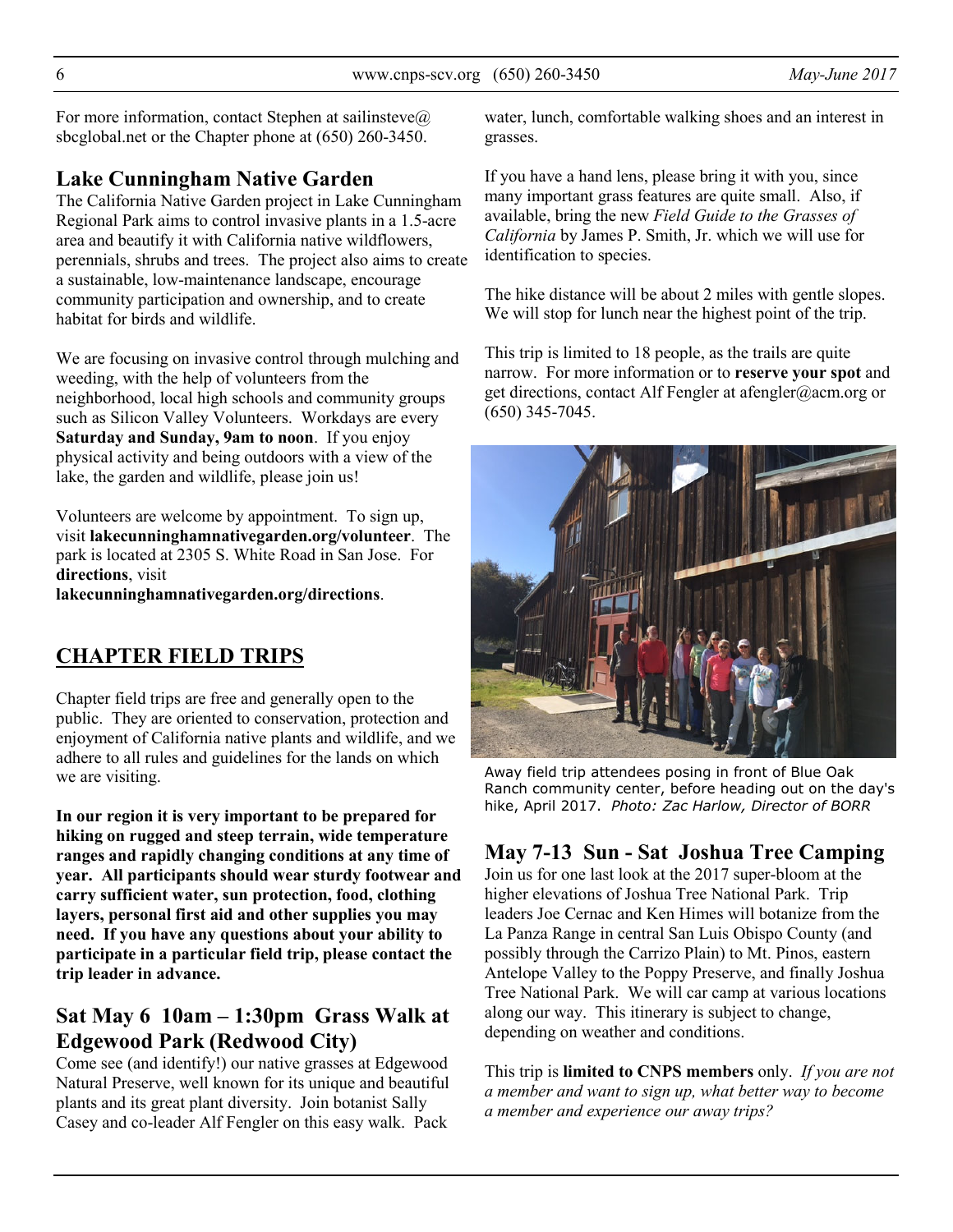To **reserve your spot** or get more information, please contact Patricia Evans at paevans@stanfordalumni.org or (650) 949-2801.

# **Sun May 21 10am - 12pm Bean Hollow State Beach (Hwy 1)**

Join Kevin Bryant and Toni Corelli for a day at the beach. We will explore the peak flowering season atop the coastal bluffs. This will be an easy and relaxing stroll on a level trail, with a few elevation changes of +/- 10feet. Total distance is less than 2 miles round trip. In addition to the botanical beauties, we probably will see other marine life, so bring binoculars. Bring lunch if you want to stay afterward, joining others for a picnic on the beach.

**Directions:** We will meet at Bean Hollow State Beach at **10am**. The beach is located 17.5 miles south of Half Moon Bay and three miles south of Pescadero on Hwy 1. There are two parking lots for Bean Hollow State Beach, one mile apart from each other. We will be at the southern lot (Bean Hollow), which is larger.

For more information, contact Toni Corelli at corelli@coastside.net or (650) 464-1289; or Kevin Bryant at mtngreen17@gmail.com or  $(408)$  348-9470. More information about the state beach can be found at State Parks: www.parks.ca.gov/?page\_id=527.

#### **Sun Jun 18 9am - 12pm Beginner's Bird and Plant ID Walk at Lake Cunningham Park #2 in a Series: First Day of Summer (San Jose)**

Join us for a beginner's bird and plant identification walk through Lake Cunningham Park. The park is a major destination for waterfowl and migratory birds, and its native garden draws many birds for its habitat value. On this walk, Vicki Silvas-Young will show you how to identify the common birds of our area, as well as the native plants they depend on for food, shelter and nesting places.

The distance will be 4 miles round trip on a level path. Bring a hat, water, your plant and bird lists and binoculars. Wear comfortable walking shoes. Parking fee is \$6.

Space is limited. Please **RSVP to** arvind.kumar@cnps.org to **reserve your spot** and to receive directions and details. This walk is organized jointly by CNPS, Santa Clara Valley Audubon Society and Santa Clara Valley Open Space Authority.

### **Jul 1-4 Sat – Tue Ebbetts Pass, Alpine Lake and Calaveras Big Trees State Park**

Fred and Patricia Evans invite you to join them at their cabin in Arnold for three days of wildflower hikes over the July 4 weekend.

We will explore Inspiration Point at Alpine Lake, Calaveras Big Trees State Park, and the Pacific Crest Trail at Ebbetts Pass. It will be spring at the pass at elevation of 8,736 feet and the wildflowers will be amazing! This itinerary is subject to change, depending on weather and conditions.

The cabin sleeps 17 (dorm style). There is room for tents in the yard, and two small RVs or vans can hook to electricity in the driveway. Dinners will be potluck and popcorn is provided.

This trip is **open to CNPS members only**. For more information or to **reserve your spot**, contact Patricia Evans at paevans@stanfordalumni.org or (650) 949-2801.

# **CHAPTER OFFICERS FOR 2017**

| <b>Title</b>     | <b>Name</b> | Email                | <b>Phone</b> |
|------------------|-------------|----------------------|--------------|
| <b>President</b> | Madeline    | madelinemorrow       | (408)        |
|                  | Morrow      | @earthlink.net       | 741-1150     |
| <b>Vice</b>      | Vivian      | techchair@cnps-      | (650)        |
| <b>President</b> | Neou        | scv.org              | 260-3450     |
| <b>Recording</b> | Priya       | $\text{priyaph}(a)$  |              |
| <b>Secretary</b> | Pharate     | vahoo.com            |              |
| <b>Treasurer</b> | Carolyn     | cdorsch1(a)          | (650)        |
|                  | Dorsch      | aol.com              | 804-6162     |
| Past             | Stephen     | sailinsteve $\omega$ | (408)        |
| <b>President</b> | Rosenthal   | sbcglobal.net        | 923-6562     |

To join our Chapter news email list please visit **www.cnpsscv.org/index.php/contact-us/sign-up.** 

#### **Save a Tree!**

CNPS members can log in to **support.cnps.org** and edit their profile to receive this newsletter by email only. Look for "Chapter Newsletter" near the bottom of "My Profile."

Current and past Blazing Star newsletters are always online at the Chapter website's newsletter page: **www.cnpsscv.org/index.php/blazing-star-newsletter.** 

**DEADLINE FOR THE NEXT** *BLAZING STAR* 

**Saturday, June 3, 2017** 

**Email: carol.mattsson@gmail.com Phone: (408) 255-3767**